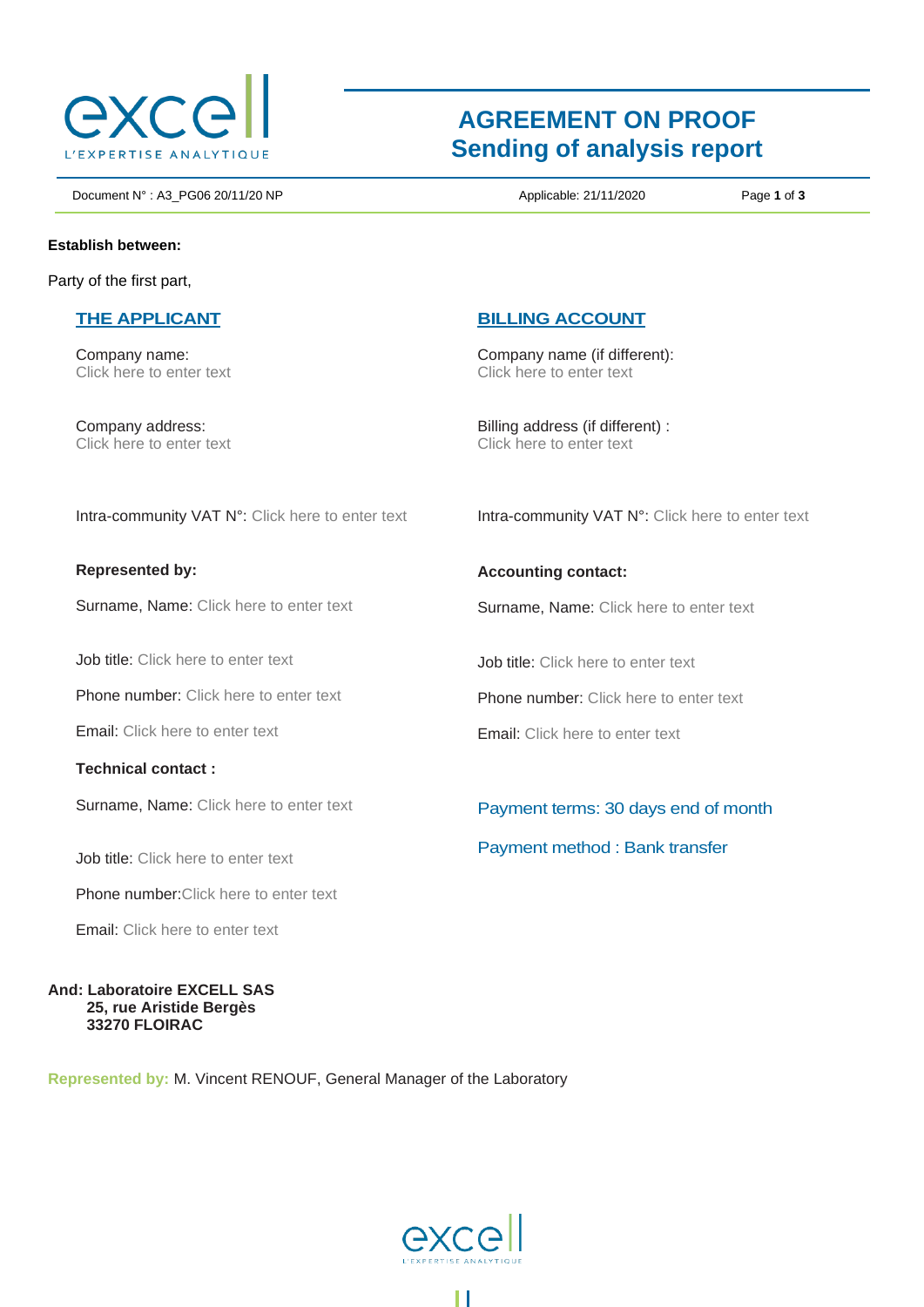

## **AGREEMENT ON PROOF Sending of analysis report**

Document N° : A3\_PG06 20/11/20 NP Applicable: 21/11/2020 Page **2** of **3**

This document is made in order to define the sending and reception methods of analysis report sent by email by the laboratory, in order to guarantee the accuracy, reliability and confidentiality of the given information. Furthermore, it underlines the disposition taken by the laboratory to satisfy the 2017 NF EN ISO/CEI 17025 standard.

#### *The following agreement is valid as long as it is not revoked by one of the two parties*

#### **REFERENCE DOCUMENTS**

This document refers to the following documents and references:

- NF EN ISO/CEI 17025: 2017
- LAB REF 02 : « Exigences pour l'accréditation des laboratoires selon la norme NF EN ISO/CEI 17025 »
- Directive européenne 1999/93/CE sur un cadre communautaire pour les signatures électroniques
- GEN REF 11 : « Règles générales d'utilisation de la marque COFRAC »

The LIMS is available in a nominative way and protected by a secret password specific to each user. It generates preformatted reports.

- For any kind of reports, the software will generate a PDF with the mention of the signatory, his position as well as his electronic signature
- Regarding the exports, the results are sent in PDF format and the original copy, stamped and signed manually, is sent by post. The last one is the one prevailing in this case.

At any given time, the client can send a written request for a manually signed copy.

### **SENDING OF THE ANALYSIS REPORT**

In order to satisfy the 17025 standard, the integrity and confidentiality of the analysis reports are enforced.

The analysis report is sent attached to an email in a PDF format, allowing only its reading and printing. To ensure confidentiality, the report will only be sent to the email address(es) below:

| Addressee(s): name, job title | Email address(es)        |
|-------------------------------|--------------------------|
| Click here to enter text      | Click here to enter text |
| Click here to enter text      | Click here to enter text |
| Click here to enter text      | Click here to enter text |
| Click here to enter text      | Click here to enter text |
| Click here to enter text      | Click here to enter text |
| Click here to enter text      | Click here to enter text |

*The client commits to communicate any modifications of email addresses and/or recipients with this document updated and signed.*